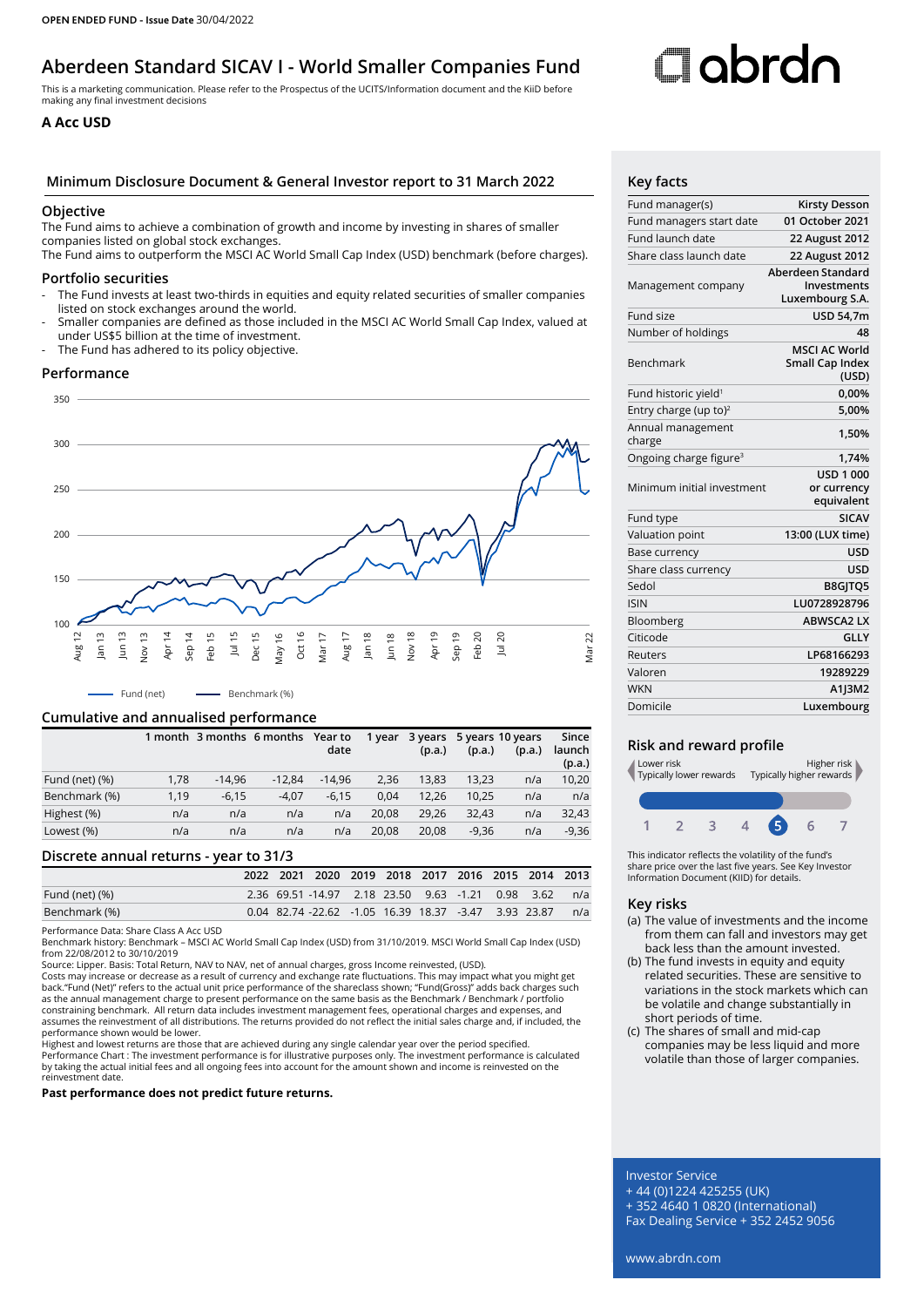#### **Management process**

The Fund is actively managed.

- The benchmark is used as a reference point for portfolio construction and as a basis for setting risk constraints.
- In order to achieve its objective, the Fund will take positions whose weightings diverge from the benchmark or invest in securities which are not included in the benchmark. The investments of the Fund may deviate significantly from the components and their weightings in the benchmark.
- Due to the active nature of the management process, the Fund's performance profile may deviate significantly from that of the benchmark over the longer term.
- abrdn integrate environmental, social and governance (ESG) considerations within the investment process. Details of the Equity ESG Integration Approach are published at www.abrdn.com under "Sustainable Investing".

#### **Top Ten Holdings**

| ALS Ltd                    | 3,9  |
|----------------------------|------|
| Perficient Inc.            | 3,2  |
| CyberArk Software Ltd      | 3,2  |
| TechTarget Inc             | 3,1  |
| Globus Medical Inc.        | 3,1  |
| Affle India Ltd            | 3,1  |
| Nova Ltd                   | 3,0  |
| Dino Polska SA             | 2,9  |
| Interparfums SA            | 2,9  |
| Keywords Studios PLC       | 2,8  |
| Assets in top ten holdings | 31.2 |

### **Asset allocation & Sector breakdown with Previous quarter comparision(%)**

|                               | Q1   | Q4   |
|-------------------------------|------|------|
| Industrials                   | 25,4 | 23,7 |
| Information Technology        | 22,2 | 21,2 |
| Consumer Discretionary        | 14,5 | 16,9 |
| Health Care                   | 12,6 | 13,7 |
| <b>Communication Services</b> | 8,0  | 7,0  |
| Consumer Staples              | 7,5  | 7,6  |
| Financials                    | 5,4  | 4,7  |
| <b>Real Estate</b>            | 1,0  |      |
| Cash                          | 3,5  | 4.4  |

#### **Country (%)**

| United States of America  | 23,2                 |
|---------------------------|----------------------|
| Israel                    | 9,8                  |
| United Kingdom            | $7.9$ $\blacksquare$ |
| Australia                 | 7.5                  |
| India                     | 7.4                  |
| Japan                     | $4.7$ $\blacksquare$ |
| Taiwan, Republic of China | 4.5                  |
| Germany                   | $3,1$ $\blacksquare$ |
| Other                     | 28,3                 |
| Cash                      | 3,51<br>m.           |

Source : abrdn 31/03/2022

Figures may not always sum to 100 due to rounding.

**Statement of Changes- As compared to last quarter, there have been changes to the composition by asset allocation & sector breakdown as** 

÷.

**shown in the table above.**

#### (d) The fund invests in emerging market equities and / or bonds. Investing in emerging markets involves a greater risk of loss than investing in more developed markets due to, among other factors, greater political, tax, economic, foreign exchange, liquidity and regulatory risks.

- (e) The fund may invest in companies with Variable Interest Entity (VIE) structures in order to gain exposure to industries with foreign ownership restrictions. There is a risk that investments in these structures may be adversely affected by changes in the legal and regulatory framework.
- (f) Investing in China A shares involves special considerations and risks, including greater price volatility, a less developed regulatory and legal framework, exchange rate risk/controls, settlement, tax, quota, liquidity and regulatory risks.
- (g) The use of derivatives carries the risk of reduced liquidity, substantial loss and increased volatility in adverse market conditions, such as a failure amongst market participants. The use of derivatives may result in the fund being leveraged (where market exposure and thus the potential for loss by the fund exceeds the amount it has invested) and in these market conditions the effect of leverage will be to magnify losses.

#### **Total expense ratio (TER) analysis**

| Operating admin &<br>service fee | 0.2 |  |
|----------------------------------|-----|--|
| Performance fee                  | 0.0 |  |
| Management fee                   | 1.5 |  |
|                                  |     |  |

Audit expenses and VAT are included within Operating Admin and Servicing Fees.

#### **Risk stats**

| Beta <sup>^</sup>              | 0,92  |
|--------------------------------|-------|
| Fund Volatility <sup>^</sup>   | 20,99 |
| Information Ratio <sup>^</sup> | 0,36  |
| R-Squared <sup>^</sup>         | 0,87  |
| Sharpe Ratio <sup>^</sup>      | 0,64  |
| Tracking Error <sup>^</sup>    | 7.78  |

Source : abrdn. ^ Three year annualised.

#### **Derivative usage**

- Derivatives will only be used for hedging or to provide exposures that could be achieved through investment in the assets in which the Fund is primarily invested. Usage of derivatives is monitored to ensure that the Fund is not exposed to excessive or unintended risks.